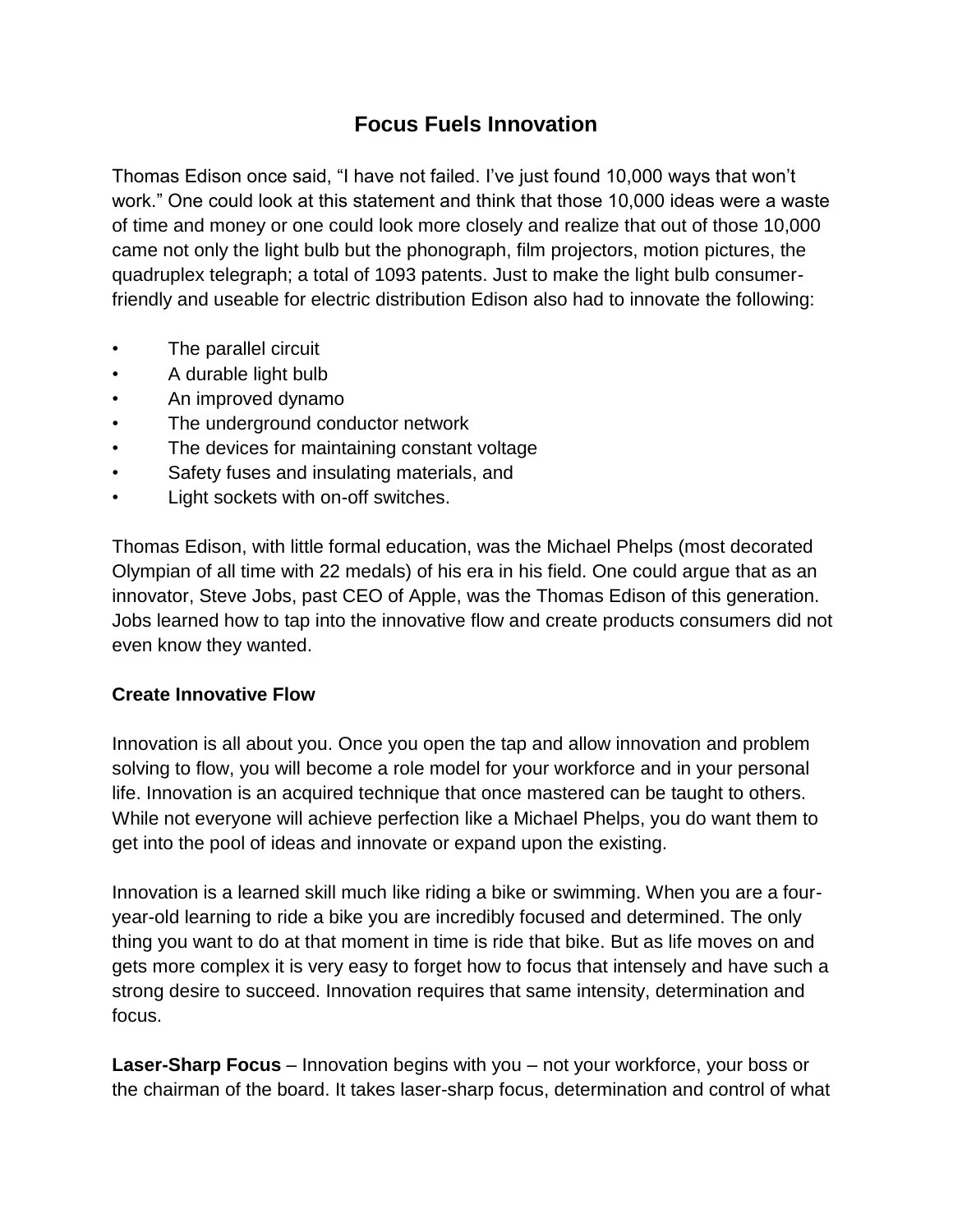flows into your mind. Innovation requires you to remove all trivial and negative thinking to allow new ideas to flow in. You need an empty mind, so to speak, in order to tap into the universe of new ideas. Eliminate the "We've always done it this way" mentality as it will stand in the way of innovation. Get rid of the "I can't do this" or "I've never been creative" mindset because it blocks the flow of innovation. Negative thinking and mental clutter is constipation to the mind and prevents new thoughts and creative ideas from entering.

To control negative and outdated thinking, use a simple pad of paper or a tablet to write down the thoughts standing in your way. Dump those negative thoughts onto your blank sheet of paper – then shred or delete them and do not let them re-enter. Move on to a creative process like mind-mapping to lead you to the flow of innovation.

**Flow of Focus Environment** – Create a flow of focus environment that is conducive to innovation. For some that may mean a totally empty room void of distractions, for others it may mean a room filled with inspiring artwork or a retreat into a totally different pastoral environment. This space should be quiet and feel like an empty canvas ready for you to create your newest masterpiece.

Your mind needs to be equally quiet, void of "business as usual" thoughts and focused on new ideas. Whether you create Edison's light bulb the first time out is much less important than learning the process and getting into quiet the creative space in your mind. You may also discover that you innovate better when surrounded by others who are committed to the brainstorming process. Instead of bouncing ideas off a mind map or sheets of paper on a wall, do it verbally in person or through electronic communications. The only word of caution here is you not get sidetracked into tangents that stop the overall flow of innovation. Be expansive not restrictive.

**Follow up** – Innovation is not a one size fits all or a one-time experience. Ideas need focused follow up to bring them into reality as a problem solved or new product. It is often the follow up which leads to a new universe of innovation. For example, once Edison finally created the incandescent light bulb he also created the seven items noted above to make it available for public consumption.

The old saying, "A great idea not acted upon has less value than a mediocre idea acted upon," is the foundation for following up. You can't innovate without follow up. When employing innovation to solve problems and create new ideas and products you need to follow up.